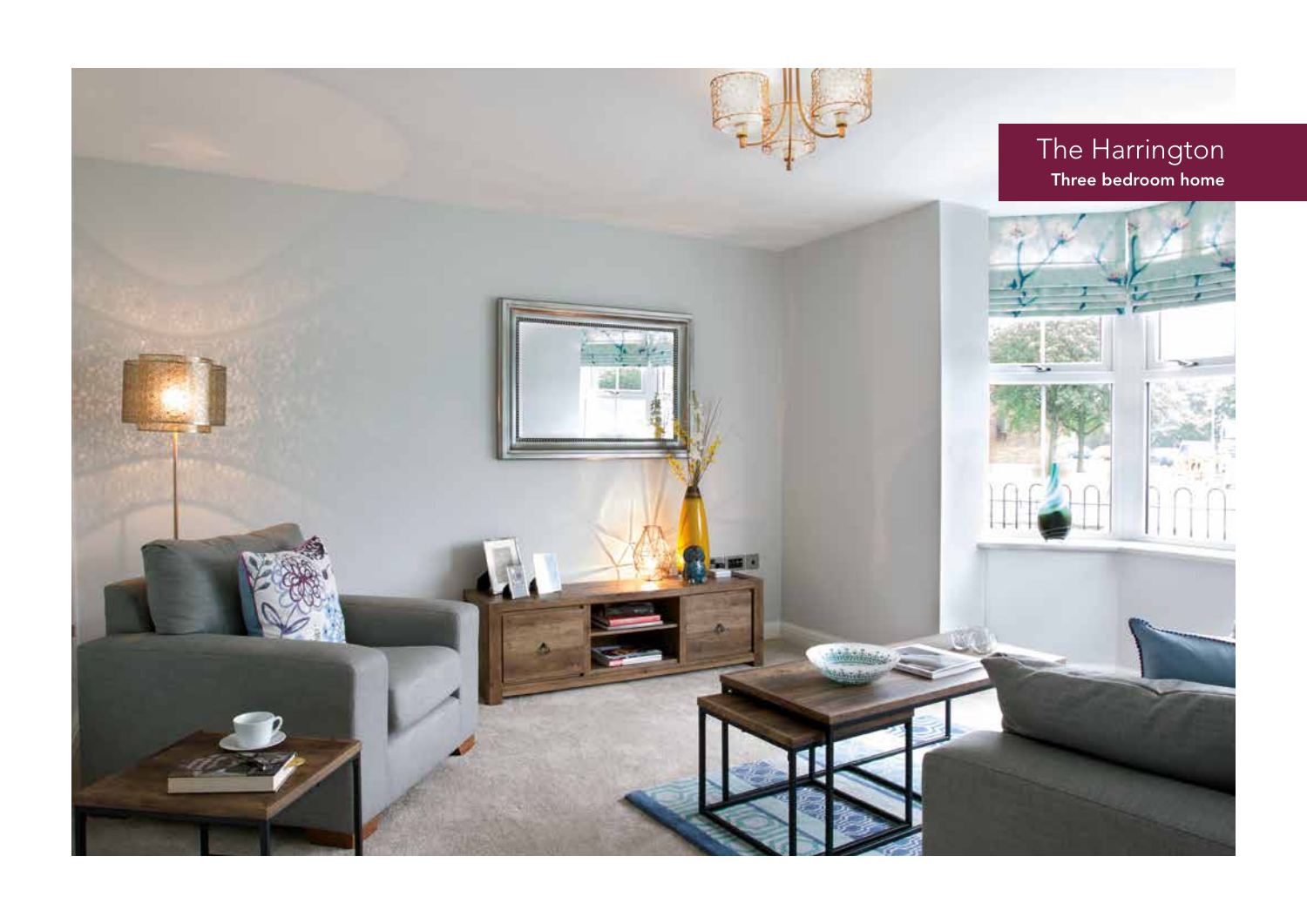Designed for maximum impact, the Harrington is one half of an impressive double fronted property. From the outside, it's a seamless grand design. Inside, it's a cleverly laid out half of a larger house.

> **CONSUMER CODE**

The Harrington 'wing' of the building incorporates the central front door, entering into the hall which includes a cloakroom.

The lounge, with large bay window, makes a cosy retreat while the spacious kitchen/family room is likely to attract most of the day to day activity.

Choose your fitted kitchen cupboards and worktops, plus quality appliances to create your individual style. There's plenty of room to include a dining table and extra seating too!

Upstairs you'll find three bedrooms and a large family bathroom, again with your choice of tiles and fittings.

On the landing, there's plenty of room to add a piece of furniture or even create a perfect private study area.

The Harrington won't fail to impress, both inside and out.

This is a CGI illustration of the Harrington house type. Please note that homes may differ from this illustration. For example, they may be handed (a reversed layout) and may be detached, semi-detached or terraced. Construction materials may also differ, including the roof tile colour, render or paved areas. Detailed plans and specifications are available for each plot and customers are asked to discuss this with the Sales Team when reserving their home.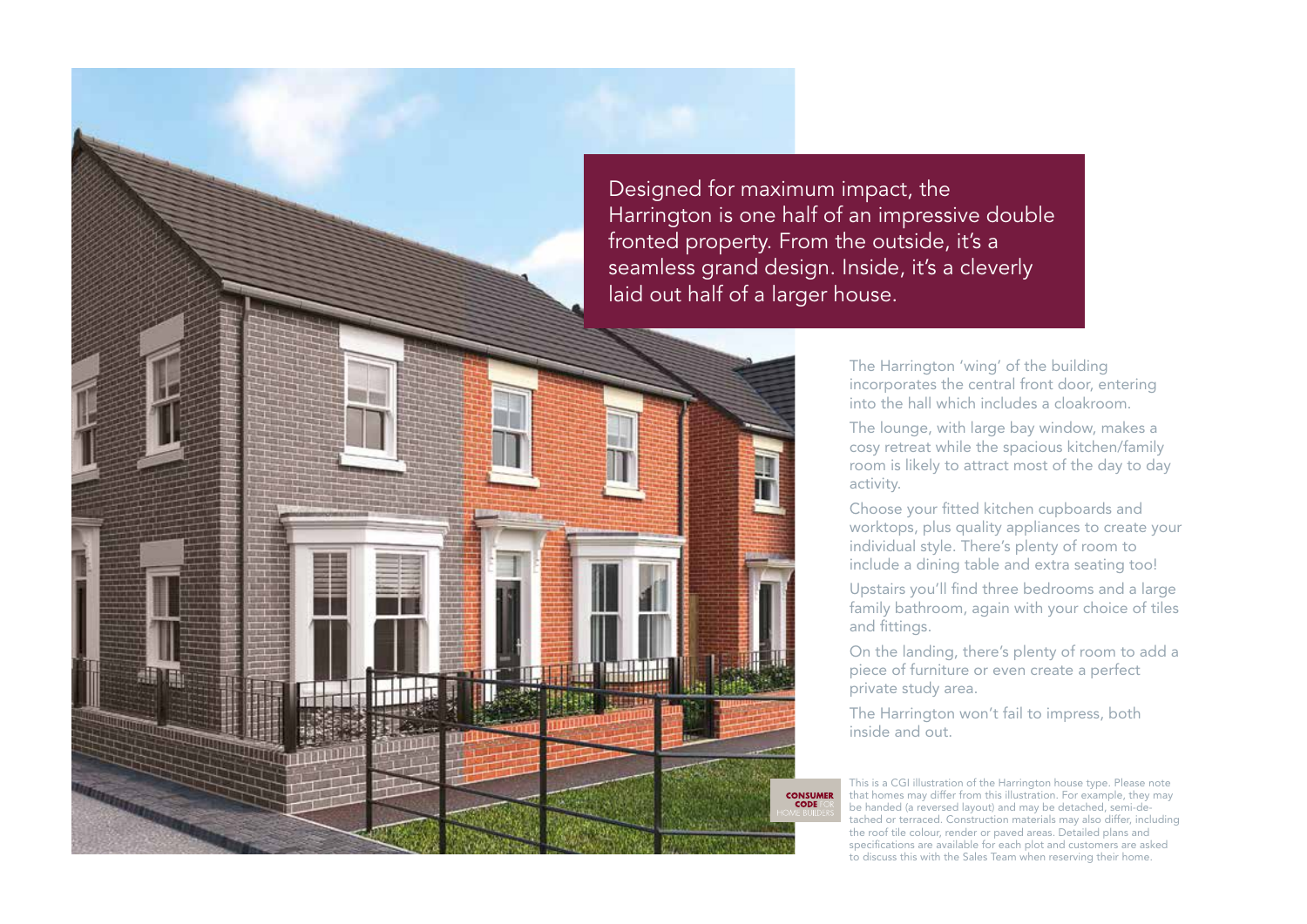

#### A well proportioned three bed home

Leave the bedrooms for sleeping not working. You can, with the super little study area tucked into the landing area.



### What's cooking?

Space to cook, chat and even chill out in the Harrington.

How do we pack so much into our new homes, yet still give you room to spread out? Discover your own beautifully designed Bridge Home





Just add your own style A Bridge Home is a beautifully prepared canvas for your own special touches.